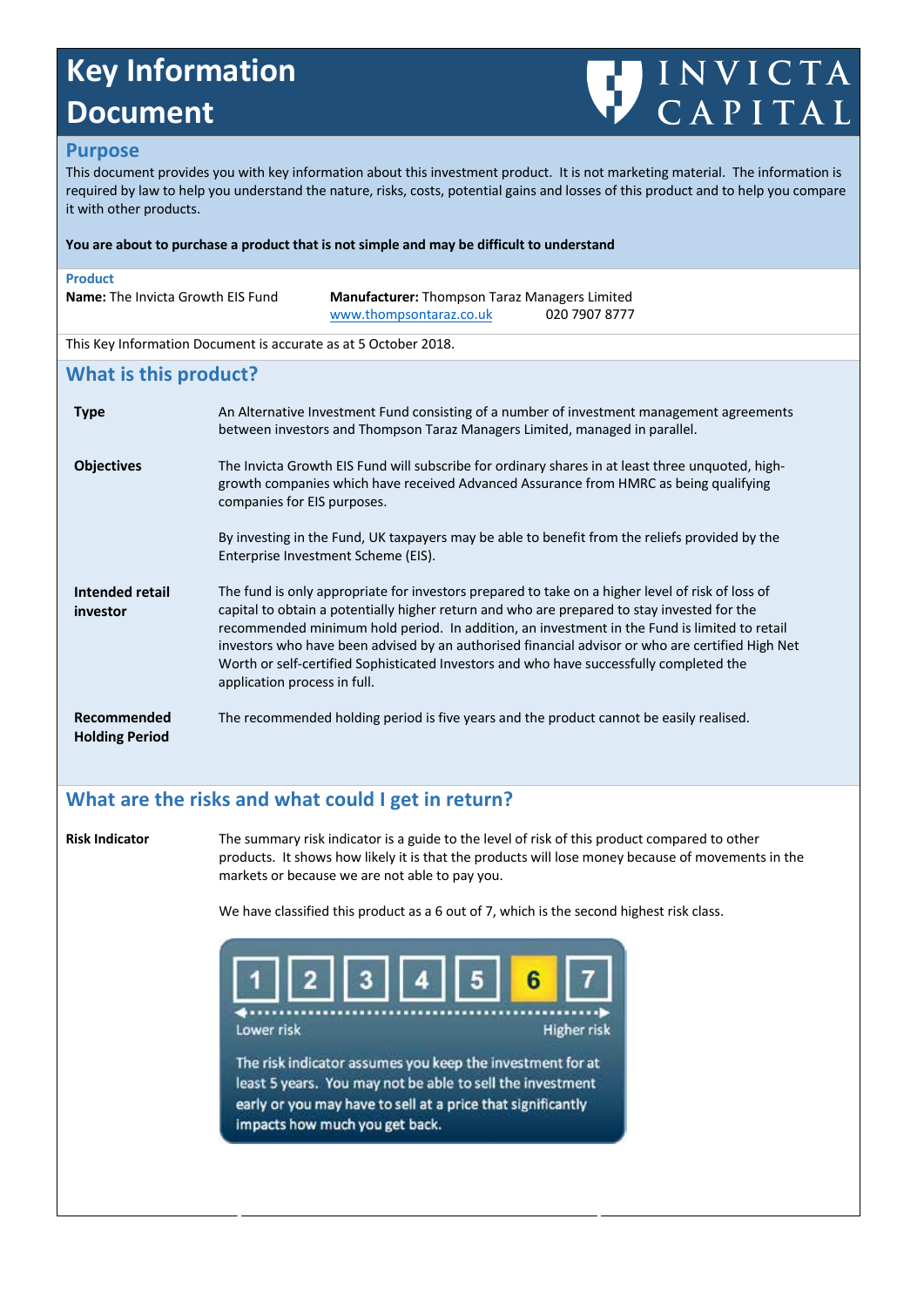This investment offers no capital protection against market risk and therefore you can lose all the capital you invest (but you do not bear the risk of incurring additional financial obligations or commitments). If we are not able to pay you what is owed, you could lose your entire investment. However, you may benefit from a consumer protection scheme (see the section 'what happens if Thompson Taraz Managers Limited is unable to pay you'). The indicator shown above does not consider this protection.

| <b>Performance Scenarios (excluding tax reliefs)</b><br>Based on an investment of £10,000 | 1 Year* | 3 Years* | 5 Years<br>(minimum<br>recommended<br>hold period) |
|-------------------------------------------------------------------------------------------|---------|----------|----------------------------------------------------|
| <b>STRESS SCENARIO</b>                                                                    |         |          |                                                    |
| What you might get back after costs                                                       | £0      | £0       | £0                                                 |
| Average return each year                                                                  | $-100%$ | $-33%$   | $-20%$                                             |
| <b>UNFAVOURABLE SCENARIO</b>                                                              |         |          |                                                    |
| What you might get back after costs                                                       | £9,383  | £7,863   | £6,353                                             |
| Average return each year                                                                  | $-6.2%$ | $-7.1\%$ | -7.3%                                              |
| <b>MODERATE SCENARIO</b>                                                                  |         |          |                                                    |
| What you might get back after costs                                                       | £9,383  | £8,868   | £11,000                                            |
| Average return each year                                                                  | $-6.2%$ | $-3.8\%$ | 2.0%                                               |
| <b>FAVOURABLE SCENARIO</b>                                                                |         |          |                                                    |
| What you might get back after costs                                                       | £9,383  | £8,868   | £20,000                                            |
| Average return each year                                                                  | $-6.2%$ | $-3.8%$  | 20.0%                                              |

\* This product cannot be easily realised. This means it is difficult to estimate how much you would get back if you attempt to realise your investment early. You will either be unable to realise your investment early or you will have to pay high costs or make a large loss if you do so.

The scenarios shown illustrate how your investment could perform. You can compare them with the scenarios of other products. The scenarios presented are an estimate of future performance based on evidence from the past on how the value of this investment varies, and are not an exact indicator. What you get will vary depending on how the market performs and how long you keep the investment.

This table shows the money you could get back over the next five years, under different scenarios, assuming you invest £10,000. The figures shown include all the costs of the product itself, but may not include all the costs that you pay to your advisor. The figures do not take into account your personal tax situation, which may also affect how much you get back. Your maximum loss would be that you will lose all your investment.

# **What happens if Thompson Taraz Managers Limited is unable to pay?**

Thompson Taraz Managers Limited is covered by the Financial Services Compensation Scheme. In the event that Thompson Taraz Managers Limited cannot meet its liabilities, the scheme will cover eligible claimants for up to £50,000. Please note, the scheme does not cover a failure of the Fund. For more information see www.fscs.org.uk.

### **What are the costs?**

The Reduction in Yield (RIY) shows what impact the total costs you pay will have on the investment return you might get. The total costs take into account one-off, ongoing and incidental costs. The amounts shown here are the cumulative costs of the product itself, for three different holding periods. They include potential early exit penalties. The figures assume you invest £10,000. The figures are estimates and may change in the future.

| Costs over time<br><b>Moderate scenario</b><br>(f10,000) | If you exit your<br>investment after 1 Year* | If you exit your<br>investment after 3<br>Years* | If you sell your<br>investment after 5 Years |
|----------------------------------------------------------|----------------------------------------------|--------------------------------------------------|----------------------------------------------|
| <b>Total Costs</b>                                       | £618                                         | £1,133                                           | £2,647                                       |
| Impact on return (RIY) per year                          | $-6.2%$                                      | $-3.8%$                                          | $-5.3%$                                      |